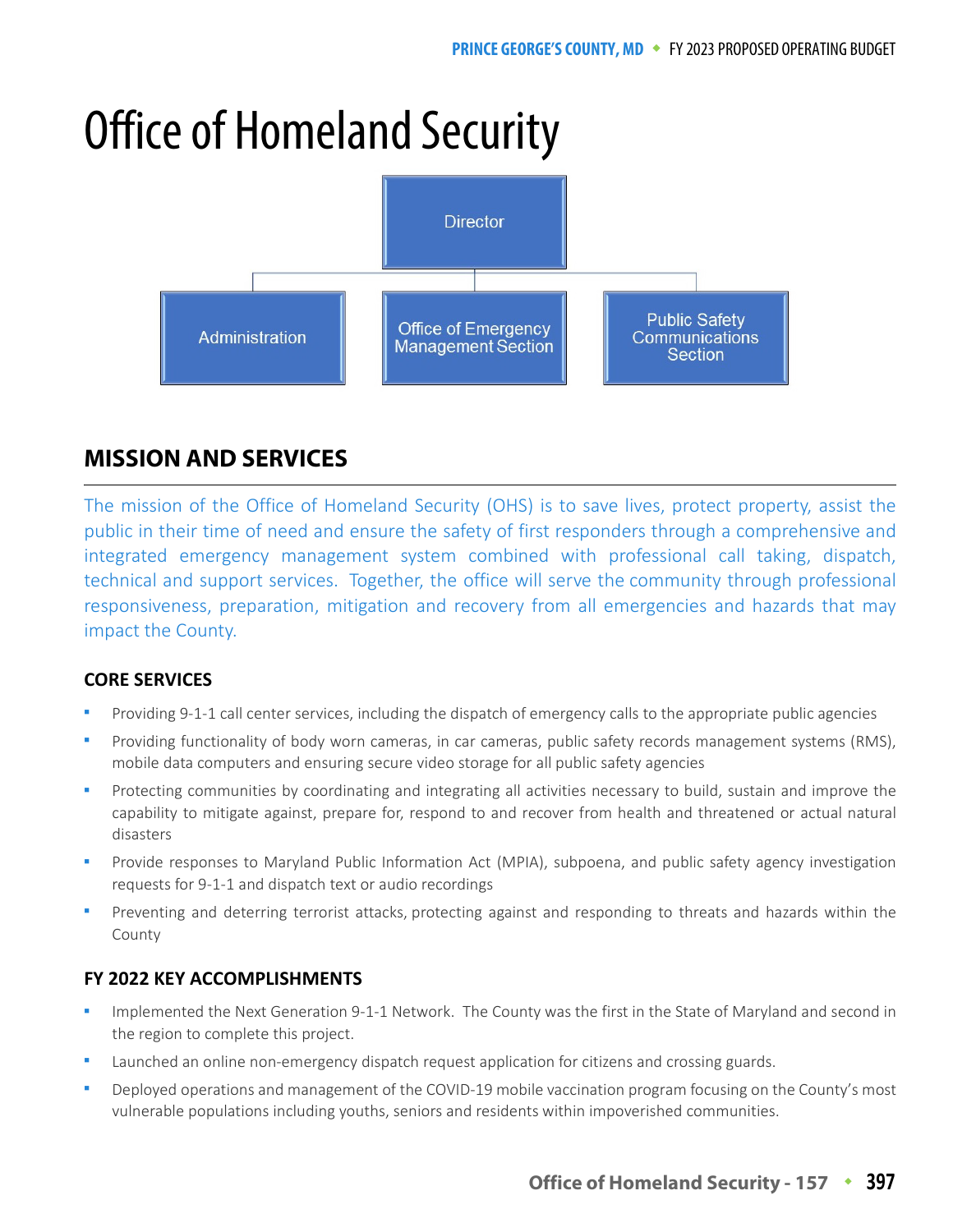- Launched text-to-9-1-1 functionality.
- Managed the warehouse logistics operations which stored personal protective equipment (PPE) and other items to combat the pandemic response. This resulted in the distribution of over half a million masks and pandemic related supplies to childcare, health care, County government and municipal government facilities.

#### **STRATEGIC FOCUS AND INITIATIVES FOR FY 2023**

The office's top priorities in FY 2023 are:

- Plan, support and implement 9-1-1 call diversion processes for Prince George's County.
- Develop plans to meet service level demands, staffing requirements and equipment enhancement associated with Next Generation 9-1-1.
- Fulfill police reform recommendations related to OHS as handed down by the Police Reform Taskforce this past fiscal year.
- Maintain joint incident management with the Health Department during the pandemic response and recovery; coordinating vaccination management, planning, resource acquisition and coordination of testing and vaccination sites throughout the County with the help of the Health Department.
- Implement and exercise the County's continuity of government (COOG) and agency continuity of operations plans (COOP); in keeping with industry, municipal and State practices, with special attention being placed on pandemic and weather-related plans.

# **FY 2023 BUDGET SUMMARY**

The FY 2023 proposed budget for the Office of Homeland Security is \$43,345,600, an increase of \$3,394,400 or 8.5% over the FY 2022 approved budget.

#### **Expenditures by Fund Type**

|                     | FY 2021 Actual |         | FY 2022 Budget |         | FY 2022 Estimate |         | FY 2023 Proposed |         |
|---------------------|----------------|---------|----------------|---------|------------------|---------|------------------|---------|
| <b>Fund Types</b>   | <b>Amount</b>  | % Total | <b>Amount</b>  | % Total | <b>Amount</b>    | % Total | <b>Amount</b>    | % Total |
| <b>General Fund</b> | \$37,278,848   | 94.5%   | \$37,334,000   | 93.4%   | \$36,970,700     | 94.7%   | \$41,234,800     | 95.1%   |
| <b>Grant Funds</b>  | 2,171,035      | 5.5%    | 2,617,200      | 6.6%    | 2,050,600        | 5.3%    | 2,110,800        | 4.9%    |
| <b>Total</b>        | \$39,449,883   | 100.0%  | \$39,951,200   | 100.0%  | \$39,021,300     | 100.0%  | \$43,345,600     | 100.0%  |

#### **GENERAL FUND**

The FY 2023 proposed General Fund budget for the Office of Homeland Security is \$41,234,800, an increase of \$3,900,800 or 10.4% over the FY 2022 approved budget.

#### **Reconciliation from Prior Year**

|                                                                                                                                                           | <b>Expenditures</b> |
|-----------------------------------------------------------------------------------------------------------------------------------------------------------|---------------------|
| <b>FY 2022 Approved Budget</b>                                                                                                                            | \$37,334,000        |
| Add Cost: Operating - Increase in funding to support maintenance costs of the gun range                                                                   | \$1,450,800         |
| Increase Cost: Fringe Benefits — Increase in the fringe benefit rate from 31.1% to 34.2% to align with projected costs                                    | 691,300             |
| <b>Add Cost: Operating</b> — Increase to purchase body cameras for public safety personnel                                                                | 543,200             |
| Add Cost: Operating — Funding allocated for the replacement of the computer-aided dispatch equipment for the 9-1-1<br>public safety communications center | 364,800             |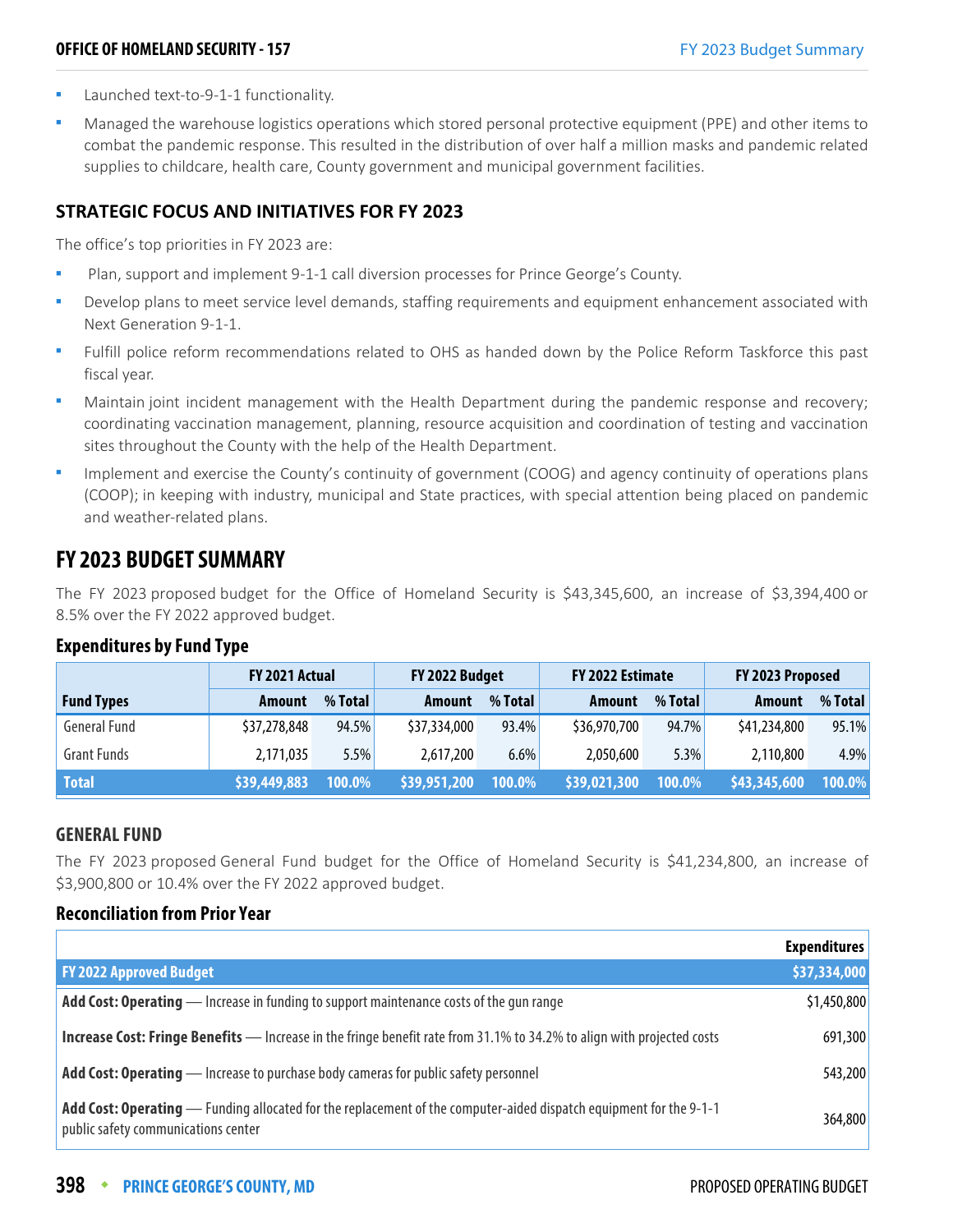#### **Reconciliation from Prior Year** (continued)

|                                                                                                                                                | <b>Expenditures</b> |
|------------------------------------------------------------------------------------------------------------------------------------------------|---------------------|
| <b>Increase Cost: Operating</b> — Increase in operating contracts for computer dispatch maintenance                                            | 355,000             |
| Add Cost: Compensation — Increase in funding for retention pay for emergency call takers and dispatchers                                       | 340,000             |
| <b>Increase Cost: Compensation - Mandated Salary Requirements</b> — Annualization of FY 2022 salary adjustments                                | 263,200             |
| <b>Increase Cost: Operating - Technology Cost Allocation</b> - Increase in OIT charges based on anticipated countywide costs<br>for technology | 64,000              |
| <b>Decrease Cost: Operating</b> - Other net operating adjustments                                                                              | (7,200)             |
| <b>Decrease Cost: Operating</b> - Decrease in data voice expenses                                                                              | (164, 300)          |
| <b>FY 2023 Proposed Budget</b>                                                                                                                 | \$41,234,800        |

#### **GRANT FUNDS**

The FY 2023 proposed grant budget for the Office of Homeland Security is \$2,110,800, a decrease of \$506,400 or 19.3% under the FY 2022 approved budget. Major funding sources in the FY 2023 proposed budget include:

- **State Homeland Security Grant Program (MEMA)**
- **•** Urban Area Security Initiative (UASI) Regional Emergency Preparedness

#### **Reconciliation from Prior Year**

|                                                                                                                                           | <b>Expenditures</b> |
|-------------------------------------------------------------------------------------------------------------------------------------------|---------------------|
| <b>FY 2022 Approved Budget</b>                                                                                                            | \$2,617,200         |
| Add: New Program — Urban Areas Security Initiative (UASI) - Building Resilient Infrastructure and Communities (BRIC)                      | \$100,000           |
| Add: New Program - UASI - Emergency Management Performance COVID-19 (EMPG Supplemental)                                                   | 85,800              |
| <b>Enhance: Existing Program</b> - State Homeland Security                                                                                | 28,000              |
| <b>Reduce: Existing Program</b> — Net reductions (Emergency Performance, Response and Recovery and Emergency<br><b>Operations Center)</b> | (95, 200)           |
| <b>Reduce: Existing Program</b> — UASI - Response and Recovery Exercise                                                                   | (125,000)           |
| <b>Reduce: Existing Program</b> — Volunteer Citizen Corp                                                                                  | (200,000)           |
| Reduce: Existing Program - UASI - Interoperability                                                                                        | (300,000)           |
| <b>FY 2023 Proposed Budget</b>                                                                                                            | \$2,110,800         |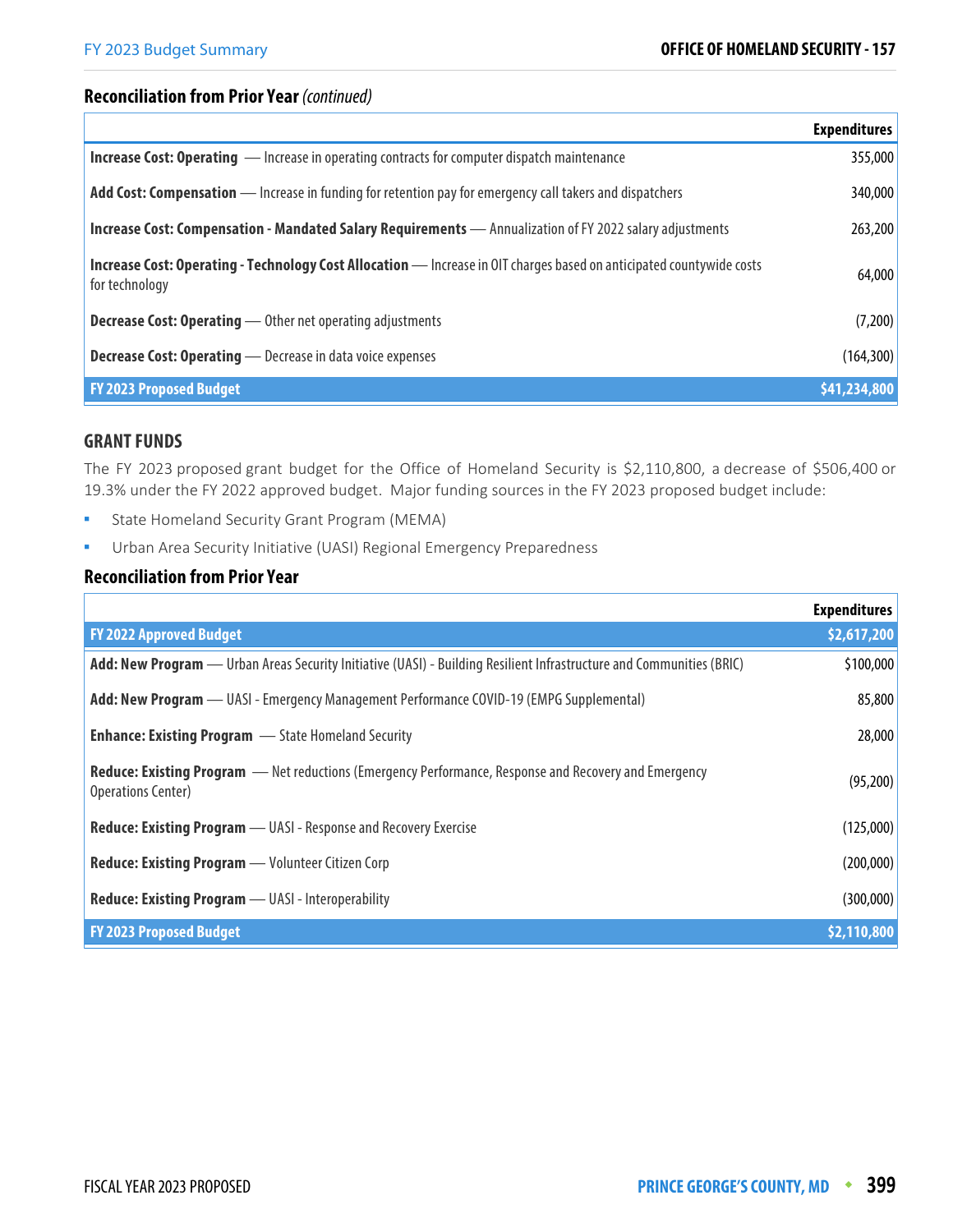# **STAFF AND BUDGET RESOURCES**

| <b>Authorized Positions</b> | FY 2021<br><b>Budget</b> | FY 2022<br><b>Budget</b> | FY 2023<br>Proposed | Change<br>FY22-FY23 |
|-----------------------------|--------------------------|--------------------------|---------------------|---------------------|
| <b>General Fund</b>         |                          |                          |                     |                     |
| Full Time - Civilian        | 217                      | 218                      | 218                 | $\Omega$            |
| Full Time - Sworn           | $\Omega$                 | $\theta$                 | $\Omega$            | 0                   |
| Subtotal - FT               | 217                      | 218                      | 218                 | 0                   |
| Part Time                   | 1                        | 1                        | 1                   | 0                   |
| <b>Limited Term</b>         | $\Omega$                 | $\Omega$                 | $\bigcap$           | $\Omega$            |
|                             |                          |                          |                     |                     |
| <b>Grant Program Funds</b>  |                          |                          |                     |                     |
| Full Time - Civilian        | $\Omega$                 | $\Omega$                 | $\Omega$            | $\Omega$            |
| Full Time - Sworn           | $\Omega$                 | $\Omega$                 | <sup>0</sup>        | 0                   |
| Subtotal - FT               | $\Omega$                 | $\Omega$                 | $\Omega$            | 0                   |
| Part Time                   | $\Omega$                 | $\Omega$                 | $\Omega$            | 0                   |
| <b>Limited Term</b>         | 10                       | 10                       | 10                  | $\Omega$            |
|                             |                          |                          |                     |                     |
| <b>TOTAL</b>                |                          |                          |                     |                     |
| Full Time - Civilian        | 217                      | 218                      | 218                 | $\Omega$            |
| Full Time - Sworn           | $\Omega$                 | $\Omega$                 | $\Omega$            | 0                   |
| Subtotal - FT               | 217                      | 218                      | 218                 | 0                   |
| Part Time                   | 1                        | 1                        | 1                   | 0                   |
| <b>Limited Term</b>         | 10                       | 10                       | 10                  | 0                   |

|                                      |                | FY 2023      |                 |
|--------------------------------------|----------------|--------------|-----------------|
| Positions By Classification          | Full<br>Time   | Part<br>Time | Limited<br>Term |
| Administrative Assistant             | 4              | 0            | 0               |
| Administrative Aide                  | 3              | 0            | 10              |
| <b>Administrative Specialist</b>     | 5              | 0            | 0               |
| Audio Visual Specialist              | 1              | U            | 0               |
| <b>Emergency Call Taker</b>          | 78             | 0            | 0               |
| <b>Emergency Dispatcher</b>          | 95             | U            | 0               |
| <b>Emergency Dispatch Supervisor</b> | 13             | U            | 0               |
| <b>Community Health Nurse</b>        | <sup>0</sup>   | 1            | 0               |
| <b>Community Developer</b>           | 3              | U            | 0               |
| <b>Communications Specialist</b>     | 3              | 0            | 0               |
| <b>Director</b>                      | 1              | 0            | 0               |
| Deputy Director                      | 3              | 0            | 0               |
| <b>General Clerk</b>                 | $\mathfrak{D}$ | 0            | 0               |
| Human Resource Analyst               | $\mathfrak{D}$ | U            | 0               |
| Investigator                         | $\mathfrak{D}$ | U            | 0               |
| Planner                              | 3              | U            | 0               |
| <b>TOTAL</b>                         | 218            | 1            | 10              |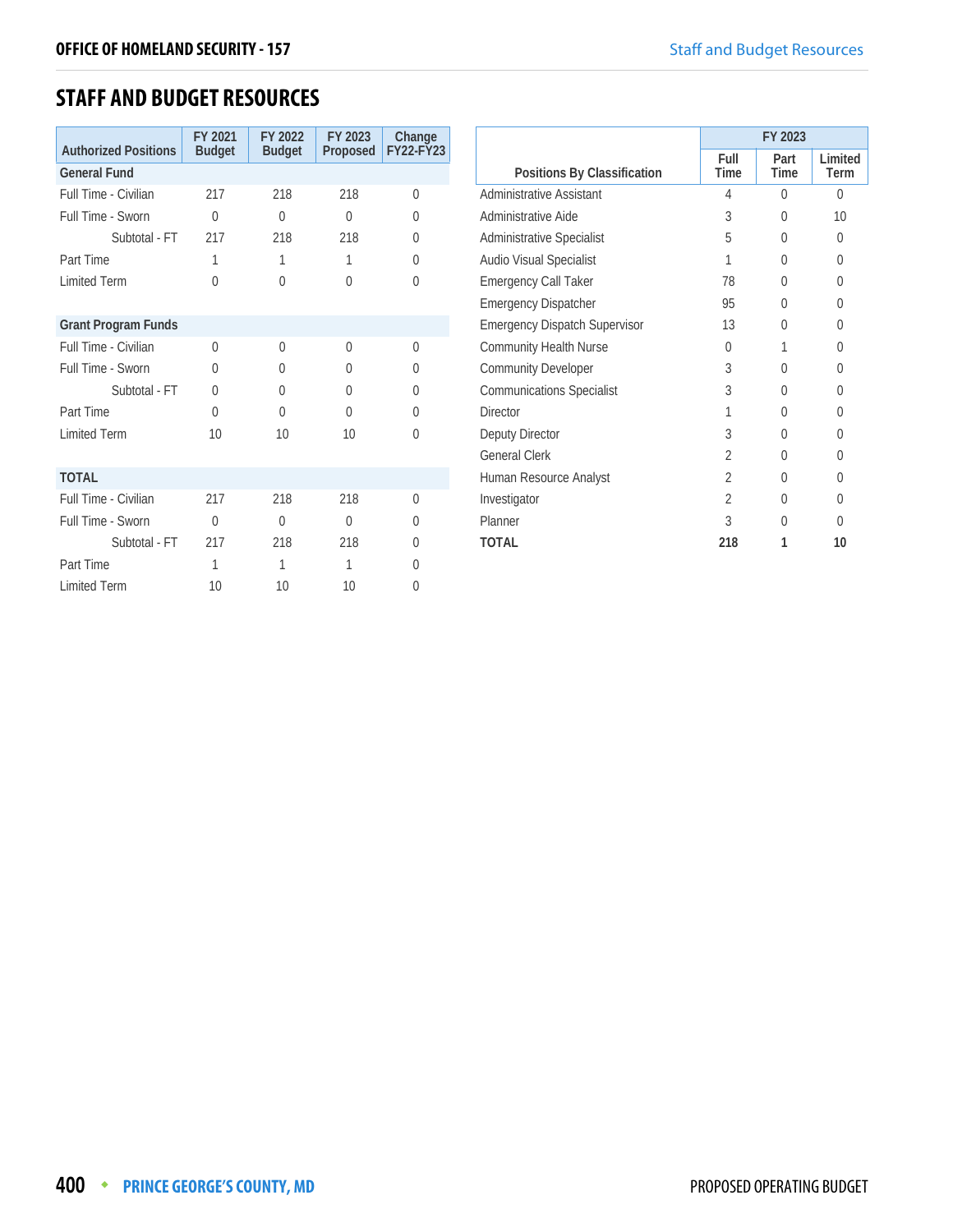### **Expenditures by Category - General Fund**

|                        | <b>FY 2021</b> | <b>FY 2022</b><br><b>FY 2022</b> |                 | <b>FY 2023</b>  | <b>Change FY22-FY23</b> |             |
|------------------------|----------------|----------------------------------|-----------------|-----------------|-------------------------|-------------|
| Category               | Actual         | <b>Budget</b>                    | <b>Estimate</b> | <b>Proposed</b> | Amount $(5)$            | Percent (%) |
| Compensation           | \$15,476,980   | \$15,790,700                     | \$15,400,500    | \$16,393,900    | \$603,200               | 3.8%        |
| <b>Fringe Benefits</b> | 4,822,220      | 4,909,500                        | 4,804,900       | 5,600,800       | 691,300                 | 14.1%       |
| <b>Operating</b>       | 16,979,648     | 16,633,800                       | 16,765,300      | 19,240,100      | 2,606,300               | 15.7%       |
| Capital Outlay         |                |                                  |                 |                 |                         |             |
| <b>SubTotal</b>        | \$37,278,848   | \$37,334,000                     | \$36,970,700    | \$41,234,800    | \$3,900,800             | 10.4%       |
| <b>Recoveries</b>      |                |                                  |                 |                 |                         |             |
| <b>Total</b>           | \$37,278,848   | \$37,334,000                     | \$36,970,700    | \$41,234,800    | \$3,900,800             | 10.4%       |

In FY 2023, compensation expenditures increase 3.8% over the FY 2022 approved budget due to the annualization of FY 2022 salary adjustments and an allocation of funding for retention pay for emergency call-takers and dispatchers. Compensation includes funding for 218 full time positions and one part time position. Fringe benefit expenditures increase 14.1% to align with anticipated costs.

Operating expenditures increase 15.7% due to computer dispatch and gun range maintenance costs. Funding is also provided for the purchase of body cameras for public safety personnel and the replacement of computer-aided dispatch equipment for the public safety communications center

#### **Expenditures by Division - General Fund**

|                                        | <b>FY 2021</b> | <b>FY 2022</b> | FY 2023<br><b>FY 2022</b> |                 | <b>Change FY22-FY23</b> |             |
|----------------------------------------|----------------|----------------|---------------------------|-----------------|-------------------------|-------------|
| <b>Category</b>                        | <b>Actual</b>  | <b>Budget</b>  | <b>Estimate</b>           | <b>Proposed</b> | Amount $(5)$            | Percent (%) |
| <b>Administration Office</b>           | \$2,702,511    | \$3,036,000    | \$2,660,400               | \$3,221,000     | \$185,000               | 6.1%        |
| <b>Public Safety Communications</b>    | 33,833,287     | 33,063,700     | 33,268,400                | 36,771,300      | 3,707,600               | 11.2%       |
| <b>Emergency Management Operations</b> | 743.050        | 1,234,300      | 1.041.900                 | 1,242,500       | 8,200                   | $0.7\%$     |
| <b>Total</b>                           | \$37,278,848   | \$37,334,000   | \$36,970,700              | \$41,234,800    | \$3,900,800             | 10.4%       |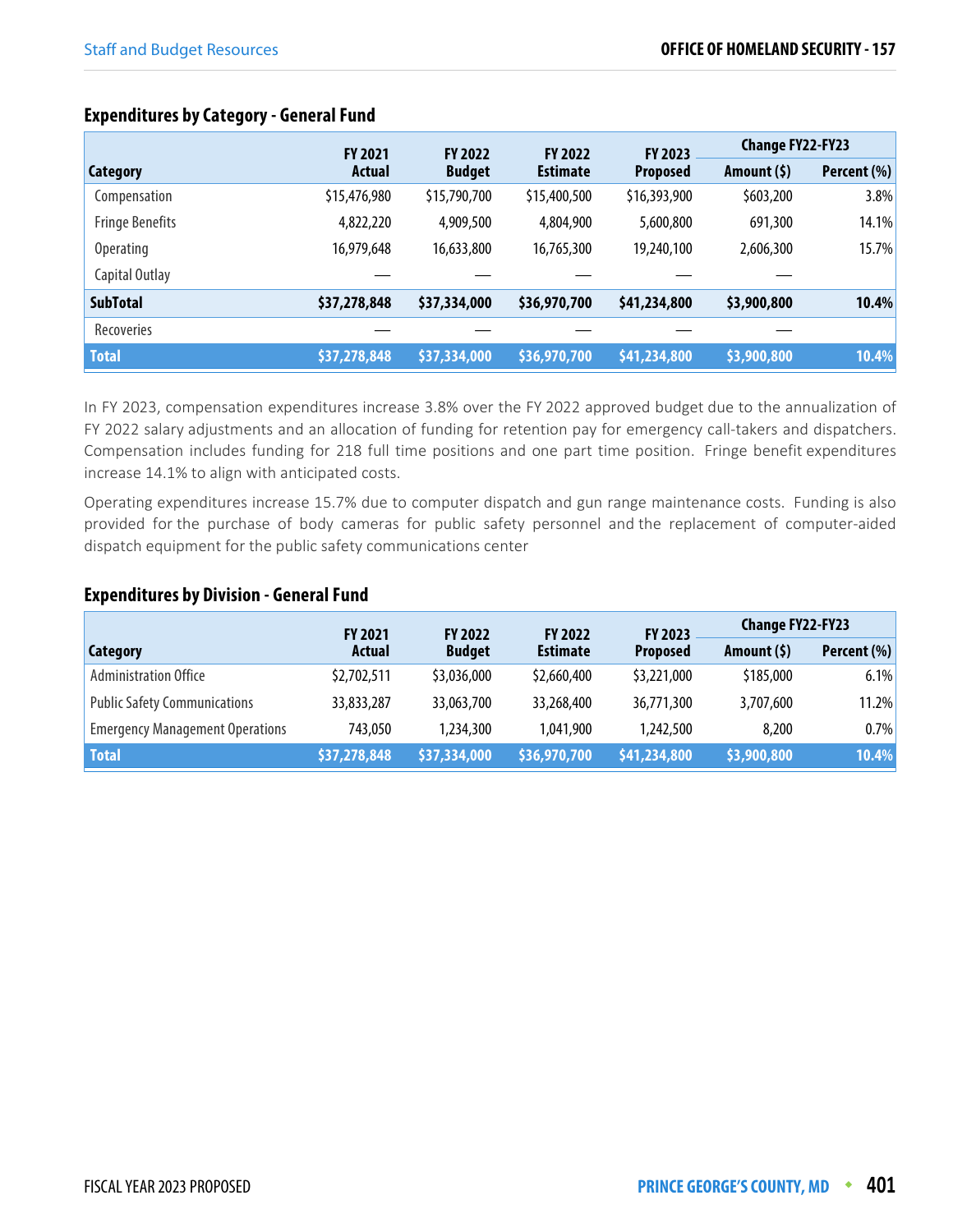# **General Fund - Division Summary**

|                                                        | <b>FY 2021</b> | <b>FY 2022</b> | FY 2022         | FY 2023         | <b>Change FY22-FY23</b> |             |
|--------------------------------------------------------|----------------|----------------|-----------------|-----------------|-------------------------|-------------|
| <b>Category</b>                                        | <b>Actual</b>  | <b>Budget</b>  | <b>Estimate</b> | <b>Proposed</b> | Amount $(5)$            | Percent (%) |
| <b>Administration Office</b>                           |                |                |                 |                 |                         |             |
| Compensation                                           | \$1,332,934    | \$1,440,200    | \$1,152,900     | \$1,466,300     | \$26,100                | 1.8%        |
| <b>Fringe Benefits</b>                                 | 388,309        | 475,900        | 366,900         | 559,100         | 83,200                  | 17.5%       |
| Operating                                              | 981,268        | 1,119,900      | 1,140,600       | 1,195,600       | 75,700                  | 6.8%        |
| Capital Outlay                                         |                |                |                 |                 |                         |             |
| <b>SubTotal</b>                                        | \$2,702,511    | \$3,036,000    | \$2,660,400     | \$3,221,000     | \$185,000               | 6.1%        |
| Recoveries                                             |                |                |                 |                 |                         |             |
| <b>Total Administration Office</b>                     | \$2,702,511    | \$3,036,000    | \$2,660,400     | \$3,221,000     | \$185,000               | 6.1%        |
| <b>Public Safety Communications</b>                    |                |                |                 |                 |                         |             |
| Compensation                                           | \$13,594,696   | \$13,529,700   | \$13,622,500    | \$14,100,600    | \$570,900               | 4.2%        |
| <b>Fringe Benefits</b>                                 | 4,326,345      | 4,198,300      | 4,317,400       | 4,804,400       | 606,100                 | 14.4%       |
| Operating                                              | 15,912,246     | 15,335,700     | 15,328,500      | 17,866,300      | 2,530,600               | 16.5%       |
| Capital Outlay                                         |                |                |                 |                 |                         |             |
| <b>SubTotal</b>                                        | \$33,833,287   | \$33,063,700   | \$33,268,400    | \$36,771,300    | \$3,707,600             | 11.2%       |
| Recoveries                                             |                |                |                 |                 |                         |             |
| <b>Total Public Safety</b><br><b>Communications</b>    | \$33,833,287   | \$33,063,700   | \$33,268,400    | \$36,771,300    | \$3,707,600             | 11.2%       |
| <b>Emergency Management Operations</b>                 |                |                |                 |                 |                         |             |
| Compensation                                           | \$549,350      | \$820,800      | \$625,100       | \$827,000       | \$6,200                 | 0.8%        |
| <b>Fringe Benefits</b>                                 | 107,566        | 235,300        | 120,600         | 237,300         | 2,000                   | 0.8%        |
| Operating                                              | 86,134         | 178,200        | 296,200         | 178,200         |                         | 0.0%        |
| Capital Outlay                                         |                |                |                 |                 |                         |             |
| <b>SubTotal</b>                                        | \$743,050      | \$1,234,300    | \$1,041,900     | \$1,242,500     | \$8,200                 | 0.7%        |
| Recoveries                                             |                |                |                 |                 |                         |             |
| <b>Total Emergency Management</b><br><b>Operations</b> | \$743,050      | \$1,234,300    | \$1,041,900     | \$1,242,500     | \$8,200                 | 0.7%        |
| <b>Total</b>                                           | \$37,278,848   | \$37,334,000   | \$36,970,700    | \$41,234,800    | \$3,900,800             | 10.4%       |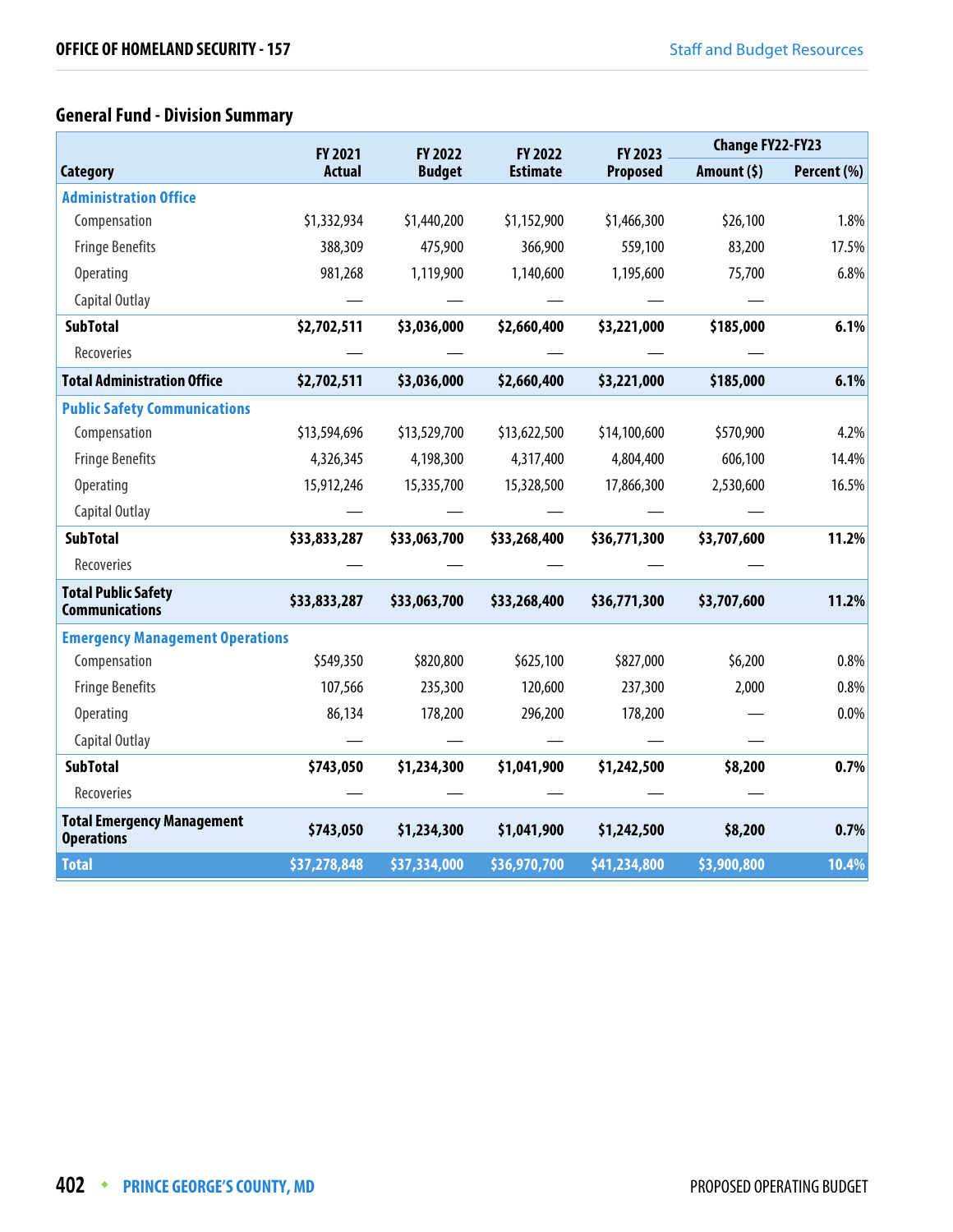## **DIVISION OVERVIEW**

#### **Administration Office**

The Administration Office is responsible for the overall management, coordination and direction of the Office of Homeland Security.

#### **Fiscal Summary**

In FY 2023, division expenditures increase \$185,000 or 6.1% over the FY 2022 budget. Staffing resources remain unchanged from the FY 2022 budget. The primary budget changes include:

- An increase in personnel costs due to pay adjustments.
- An increase in projected healthcare and pension costs.

**An** increase in technology costs to support anticipated countywide expenses.

|                             | <b>FY 2022</b> | FY 2023         | <b>Change FY22-FY23</b> |                         |  |
|-----------------------------|----------------|-----------------|-------------------------|-------------------------|--|
|                             | <b>Budget</b>  | <b>Proposed</b> |                         | Amount (\$) Percent (%) |  |
| <b>Total Budget</b>         | \$3,036,000    | \$3,221,000     | \$185,000               | 6.1%                    |  |
| <b>STAFFING</b>             |                |                 |                         |                         |  |
| <b>Full Time - Civilian</b> | 11             | 11              | 0                       | $0.0\%$                 |  |
| <b>Full Time - Sworn</b>    | 0              | 0               | $\Omega$                | $0.0\%$                 |  |
| <b>Subtotal - FT</b>        | 11             | 11              | $\bf{0}$                | $0.0\%$                 |  |
| Part Time                   | 0              | U               | $\Omega$                | 0.0%                    |  |
| <b>Limited Term</b>         |                |                 |                         | 0.0%                    |  |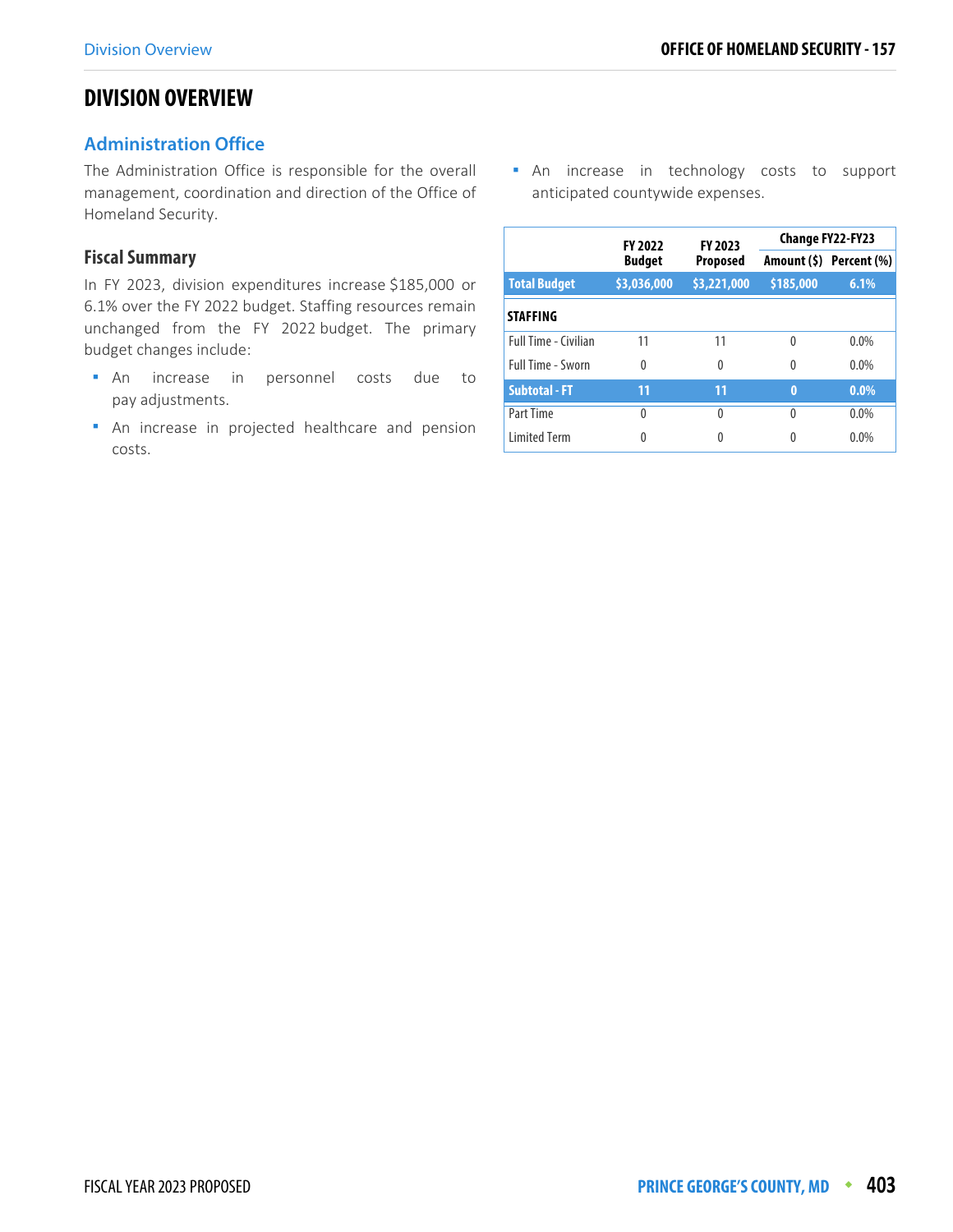#### **Public Safety Communications**

The Public Safety Communications Division is primarily responsible for the 9-1-1 center and the support of certain public safety technology. The 9-1-1 center provides emergency call services to citizens and dispatch services to the appropriate public safety agencies.

The division also supports certain public safety technology systems including radio communications equipment, in-car cameras, and the mobile data computer information system (MDCIS) maintenance and consolidates storage of body worn camera footage.

#### **Fiscal Summary**

In FY 2023, the division expenditures increase \$3,707,600 or 11.2% over the FY 2022 budget. Staffing resources remain unchanged from the FY 2022 budget. The primary budget changes include:

**An increase in compensation for retention pay for** 9-1-1 call-takers and dispatchers and the annualization of FY 2022 salary adjustments.

- An increase in projected healthcare and pension costs.
- **An** increase in operating due to maintenance contracts, the purchase of body cameras and computer upgrades.

|                      | <b>FY 2022</b> | FY 2023         | <b>Change FY22-FY23</b> |                         |  |
|----------------------|----------------|-----------------|-------------------------|-------------------------|--|
|                      | <b>Budget</b>  | <b>Proposed</b> |                         | Amount (\$) Percent (%) |  |
| <b>Total Budget</b>  | \$33,063,700   | \$36,771,300    | \$3,707,600             | 11.2%                   |  |
| <b>STAFFING</b>      |                |                 |                         |                         |  |
| Full Time - Civilian | 200            | 200             | $\Omega$                | $0.0\%$                 |  |
| Full Time - Sworn    | 0              | 0               | $\Omega$                | $0.0\%$                 |  |
| <b>Subtotal - FT</b> | 200            | 200             | $\bf{0}$                | $0.0\%$                 |  |
| Part Time            |                |                 | $\Omega$                | $0.0\%$                 |  |
| <b>Limited Term</b>  | 0              | 0               | 0                       | $0.0\%$                 |  |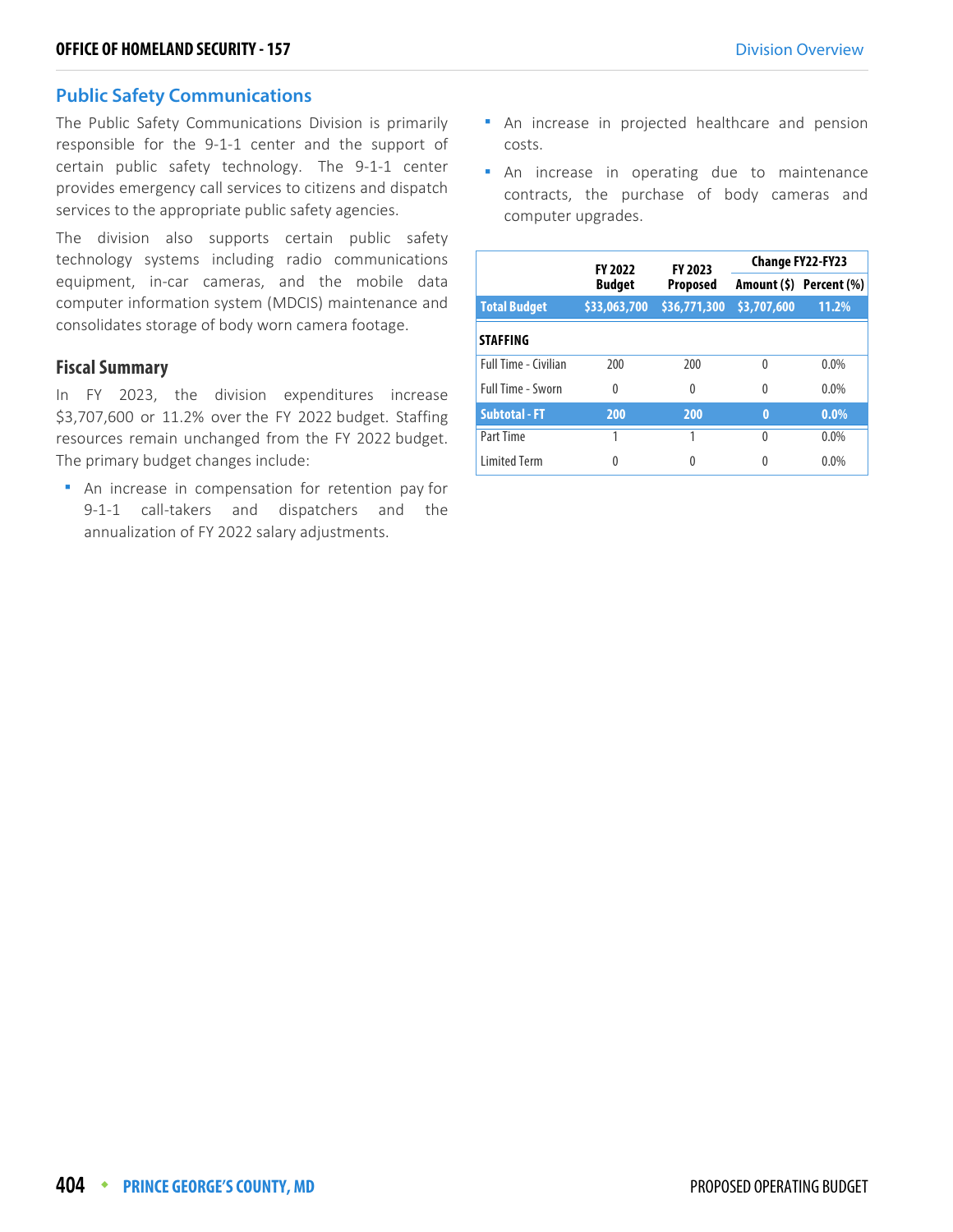#### **Emergency Management Operations**

The Emergency Management Operations Division is responsible for the County's emergency and disaster preparation and coordination of public safety agencies.

#### **Fiscal Summary**

In FY 2023, the division expenditures increase \$8,200 or 0.7% over the FY 2022 budget. Staffing resources remain unchanged from the FY 2022 budget. The primary budget changes include:

 An increase in personnel costs due to pay adjustments.

**An increase in fringe benefit costs to align with** compensation.

|                             | <b>FY 2022</b> | FY 2023     | <b>Change FY22-FY23</b> |                         |  |
|-----------------------------|----------------|-------------|-------------------------|-------------------------|--|
|                             | <b>Budget</b>  | Proposed    |                         | Amount (\$) Percent (%) |  |
| <b>Total Budget</b>         | \$1,234,300    | \$1,242,500 | \$8,200                 | 0.7%                    |  |
| <b>STAFFING</b>             |                |             |                         |                         |  |
| <b>Full Time - Civilian</b> | 7              | 7           | $\Omega$                | 0.0%                    |  |
| Full Time - Sworn           | $\Omega$       | 0           | 0                       | $0.0\%$                 |  |
| <b>Subtotal - FT</b>        | 6              | 6           | $\bf{0}$                | $0.0\%$                 |  |
| Part Time                   | $\Omega$       | 0           | 0                       | 0.0%                    |  |
| <b>Limited Term</b>         | 0              |             |                         | 0.0%                    |  |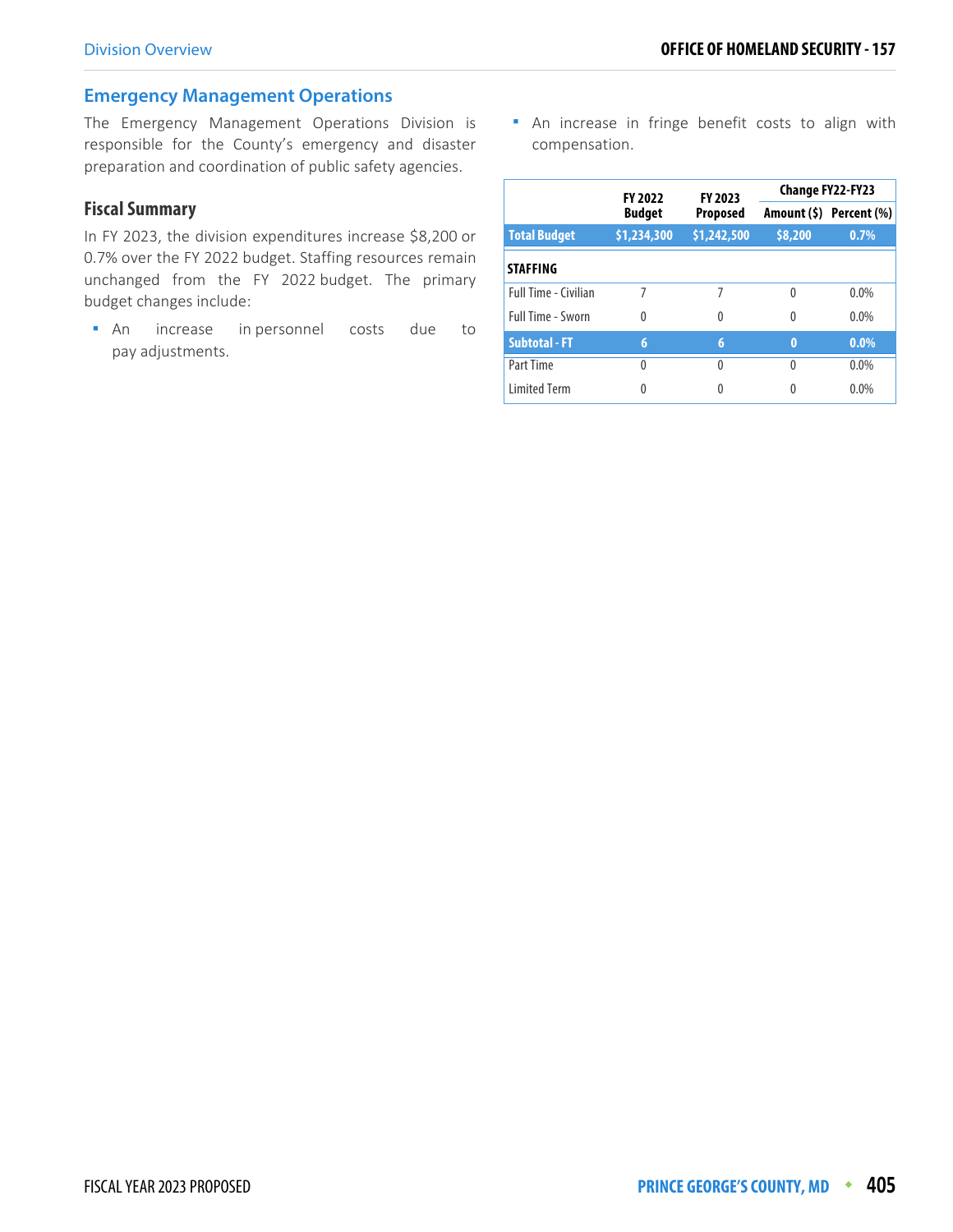# **GRANT FUNDS SUMMARY**

|                        | <b>FY 2021</b> | <b>FY 2022</b> | <b>FY 2022</b>  | FY 2023         | <b>Change FY22-FY23</b> |             |
|------------------------|----------------|----------------|-----------------|-----------------|-------------------------|-------------|
| Category               | <b>Actual</b>  | <b>Budget</b>  | <b>Estimate</b> | <b>Proposed</b> | Amount $(5)$            | Percent (%) |
| Compensation           | \$730,841      | \$860,000      | \$790,100       | \$871,400       | \$11,400                | 1.3%        |
| <b>Fringe Benefits</b> | 84,125         | 89,700         | 76,000          | 117,200         | 27,500                  | 30.7%       |
| <b>Operating</b>       | 1,356,069      | 1,272,500      | 1,146,100       | 1,067,200       | (205, 300)              | $-16.1%$    |
| Capital Outlay         |                | 395,000        | 38,400          | 55,000          | (340,000)               | $-86.1%$    |
| <b>SubTotal</b>        | \$2,171,035    | \$2,617,200    | \$2,050,600     | \$2,110,800     | \$ (506, 400)           | $-19.3%$    |
| Recoveries             |                |                |                 |                 |                         |             |
| <b>Total</b>           | \$2,171,035    | \$2,617,200    | \$2,050,600     | \$2,110,800     | \$ (506, 400)           | $-19.3%$    |

#### **Expenditures by Category - Grant Funds**

The FY 2023 proposed grant budget is \$2,110,800, a decrease of -19.3% under the FY 2022 approved budget. This decrease is primarily due to the UASI - Interoperability and the removal of prior year appropriation for several grants.

#### **Staff Summary by Division - Grant Funds**

| <b>Staff Summary by</b>                                |    | FY 2022   |             |    | FY 2023   |                 |
|--------------------------------------------------------|----|-----------|-------------|----|-----------|-----------------|
| <b>Division &amp; Grant Program</b>                    | FT | <b>PT</b> | <b>LTGF</b> | FT | <b>PT</b> | <b>LTGF</b>     |
| <b>Emergency Management Operations</b>                 |    |           |             |    |           |                 |
| <b>State Homeland Security (MEMA)</b>                  |    |           |             |    |           |                 |
| <b>UASI - Regional Preparedness</b><br>Program         |    |           |             |    |           |                 |
| UASI - Volunteer and Citizen Corp                      |    |           |             |    |           |                 |
| <b>Total Emergency Management</b><br><b>Operations</b> |    |           | 10          |    |           | 10              |
| <b>Total</b>                                           |    |           | 10          |    |           | 10 <sup>1</sup> |

In FY 2023, funding is provided for ten limited term grant funded (LTGF) positions.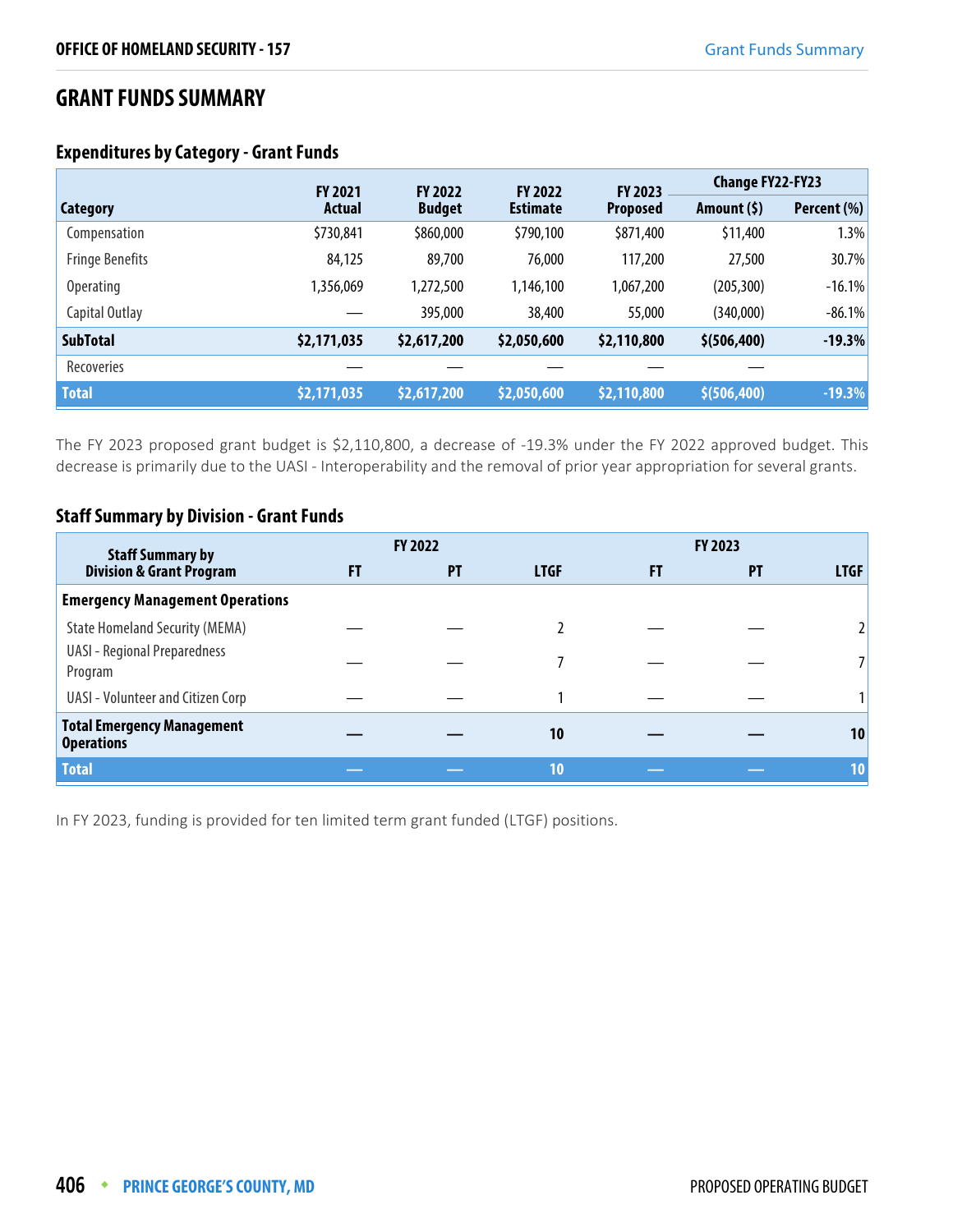# **Grant Funds by Division**

|                                                                                   | FY 2021       | FY 2022       | FY 2022         | FY 2023         | <b>Change FY22-FY23</b> |             |  |
|-----------------------------------------------------------------------------------|---------------|---------------|-----------------|-----------------|-------------------------|-------------|--|
| <b>Grant Name</b>                                                                 | <b>Actual</b> | <b>Budget</b> | <b>Estimate</b> | <b>Proposed</b> | Amount (\$)             | Percent (%) |  |
| <b>Emergency Management Operations</b>                                            |               |               |                 |                 |                         |             |  |
| <b>Emergency Management</b><br>Performance Grant                                  | \$279,603     | \$302,000     | \$300,800       | \$300,800       | \$(1,200)               | $-0.4%$     |  |
| <b>Emergency Management</b><br>Performance COVID-19 (EMPD)                        |               |               | 85,800          | 85,800          | 85,800                  |             |  |
| <b>Logistics and Supply Chain Mgmt</b>                                            | 48,452        |               |                 |                 |                         |             |  |
| <b>Management Policy and Training</b><br>Program                                  | 38,000        |               |                 |                 |                         |             |  |
| <b>Mass Care Reunification</b>                                                    | 125,000       |               |                 |                 |                         |             |  |
| St. Homeland Security (SHSGP)                                                     | 551,524       | 566,100       | 566,100         | 594,100         | 28,000                  | 4.9%        |  |
| <b>UASI-Building Resilient</b><br><b>Infrastructure and Communities</b><br>(BRIC) |               |               | 67,800          | 100,000         | 100,000                 |             |  |
| <b>UASI - Cyber Consequences</b>                                                  | 79,425        |               |                 |                 |                         |             |  |
| <b>UASI - Radio Fiber Connection</b>                                              | 324,364       |               |                 |                 |                         |             |  |
| <b>UASI-Volunteer and Citizen Corp</b>                                            | 191,765       | 400,000       | 200,000         | 200,000         | (200,000)               | $-50.0%$    |  |
| <b>UASI- Regional Preparedness</b><br>Program                                     | 532,902       | 630,100       | 630,100         | 630,100         |                         | 0.0%        |  |
| <b>UASI-Interoperability</b>                                                      |               | 300,000       |                 |                 | (300,000)               | $-100.0%$   |  |
| <b>UASI- Response and Recovery</b><br>Planning                                    |               | 125,000       | 100,000         | 100,000         | (25,000)                | $-20.0%$    |  |
| <b>UASI- Response and Recovery</b><br>Training                                    |               | 125,000       | 100,000         | 100,000         | (25,000)                | $-20.0\%$   |  |
| <b>UASI- Response and Recovery</b><br>Exercise                                    |               | 125,000       |                 |                 | (125,000)               | $-100.0\%$  |  |
| <b>UASI-Emergency Operations</b><br>Center                                        |               | 44,000        |                 |                 | (44,000)                | $-100.0\%$  |  |
| <b>Total Emergency Management</b><br><b>Operations</b>                            | \$2,171,035   | \$2,617,200   | \$2,050,600     | \$2,110,800     | \$ (506, 400)           | $-19.3%$    |  |
| <b>Subtotal</b>                                                                   | \$2,171,035   | \$2,617,200   | \$2,050,600     | \$2,110,800     | \$(506, 400)            | $-19.3%$    |  |
| <b>Total Transfer from General Fund -</b><br>(County Contribution/Cash Match)     |               |               |                 |                 |                         |             |  |
| <b>Total</b>                                                                      | \$2,171,035   | \$2,617,200   | \$2,050,600     | \$2,110,800     | \$(506, 400)            | $-19.3%$    |  |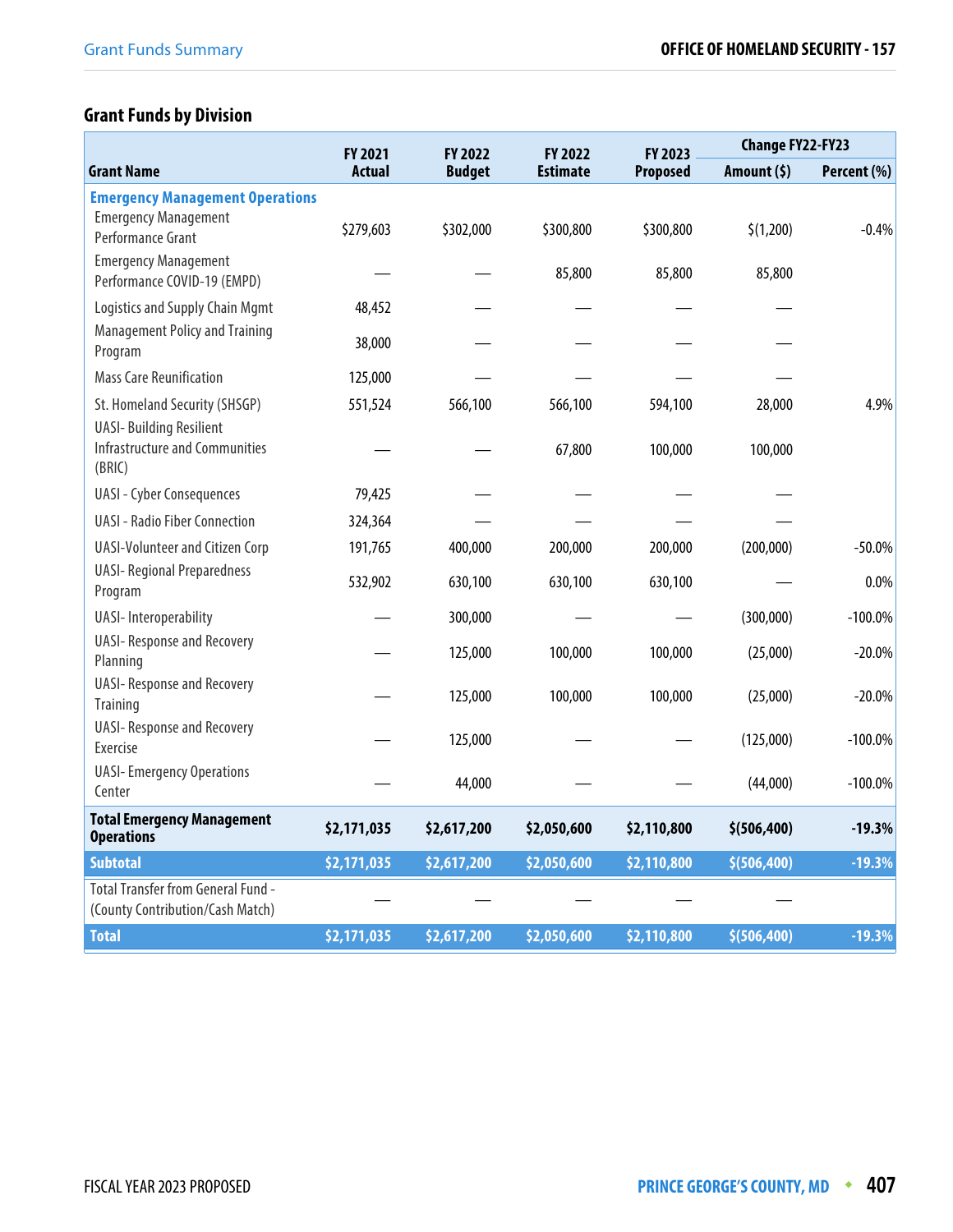#### **Grant Descriptions**

#### **EMERGENCY MANAGEMENT PERFORMANCE GRANT (EMPG) -- \$300,800**

The Maryland Emergency Management Agency provides funding to develop and enhance local emergency management capacity.

#### **EMERGENCY MANAGEMENT PERFORMANCE COVID -- \$85,800**

The Maryland Emergency Management Agency provides funding to support local pandemic recovery.

#### **STATE HOMELAND SECURITY GRANT (MEMA) -- \$594,100**

The Maryland Emergency Management Agency provides funding to enhance the County's ability to prevent, deter, respond to and recover from threats and incidents of terrorism.

#### **BUILDING RESILIENT INFRASTRUCTURE AND COMMUNITIES (BRIC) -- \$100,000**

The Department of Homeland Security, Federal Emergency Management Agency (FEMA) provides funding to local communities to support hazard mitigation.

#### **URBAN AREAS SECURITY INITIATIVE (UASI) VOLUNTEER AND CITIZEN CORP -- \$200,000**

The U.S Department of Homeland Security provides funding to educate, train and prepare citizens and communities for real world disasters.

#### **URBAN AREAS SECURITY INITIATIVE (UASI) REGIONAL EMERGENCY PREPAREDNESS -- \$630,100**

The U.S Department of Homeland Security provides funding for all phases of preparedness support in the region.

#### **URBAN AREAS SECURITY INITIATIVE (UASI) RESPONSE AND RECOVERY PLANNING --\$100,000**

The U.S Department of Homeland Security provides funding to plan for jurisdictional and regional recovery efforts.

#### **URBAN AREAS SECURITY INITIATIVE (UASI) RESPONSE AND RECOVERY TRAINING -- \$100,000**

The U.S Department of Homeland Security provides funding for all phases of emergency preparedness training.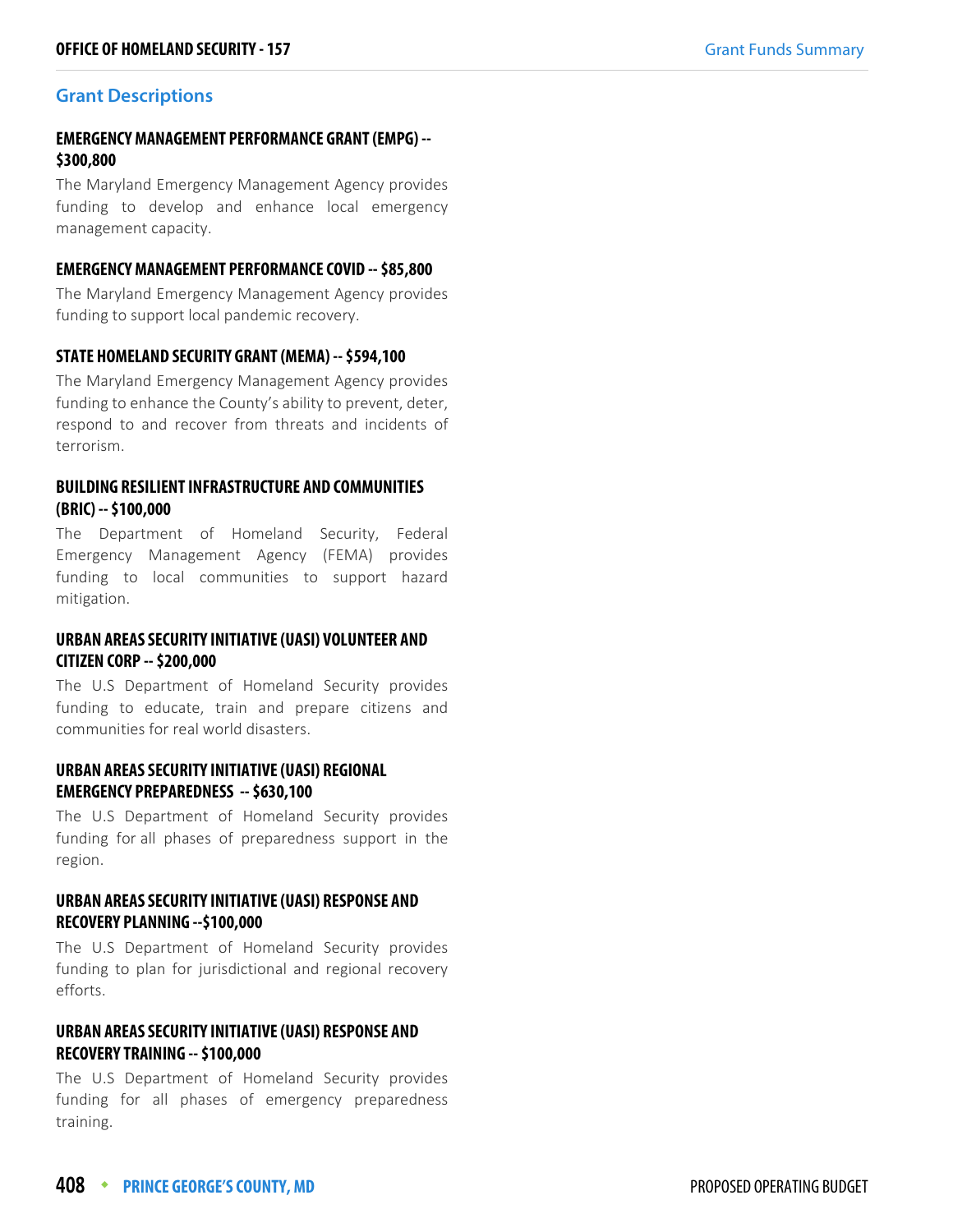# **SERVICE DELIVERY PLAN AND PERFORMANCE**

**Goal 1** — To provide 9-1-1 call processing within established State goals and to provide timely, effective and efficient public safety dispatch services to ensure the safety of citizens and public safety first responders.

**Objective 1.1** – Maintain 97% percent of Fire/EMS calls for service dispatched within two minutes.

| <b>FY 2027</b> | <b>FY 2020</b> | <b>FY 2021</b> | <b>FY 2022</b>   | <b>FY 2023</b>   |   |
|----------------|----------------|----------------|------------------|------------------|---|
| Target         | Actual         | Actual         | <b>Estimated</b> | <b>Projected</b> |   |
| 97%            | 98%            | 97%            | 97%              | 97%              | ⇔ |

#### **Trend and Analysis**

Prince Georges County's Public Safety Communications (PSC) 9-1-1 Center is one of the largest and busiest in the region. The Communications Center is responsible for answering and processing an average of 4,500 calls daily or 1.6 million calls annually. Last year, PSC dispatched County police, fire, EMS, sheriff and 18 local police departments to over 1.3 million emergency incidents. By interagency agreement, at least 97% of fire/EMS calls are to be dispatched within two minutes. The ability to effectively process these requests for service and the support provided to public safety agencies requires highly trained professional staff assigned to the 9-1-1 and dispatch areas. Additionally, professional staff is needed for infrastructure staffing in training, quality assurance, subpoena/MPIA processing and technical services. Each of these PSC sections work as a team to provide the highest level of service to citizens and public safety personnel. PSC successfully implemented the Next Generation 9-1-1 network in this calendar year, placing Prince George's County in a leadership role in Maryland. The organization continues to plan for the next steps in the Next Generation 9-1-1 core services to include technology and staffing enhancement requirements. PSC will continue to plan for and provide timely, effective and efficient public safety dispatch services, ensuring the safety of citizens and public safety first-responders.

#### **Measure Name FY 2019 Actual FY 2020 Actual FY 2021 Actual FY 2022 Estimated FY 2023 Projected Resources (Input)** 9-1-1 call taker staff 62 62 61 64 64 Police and sheriff dispatch staff **47 46** 48 42 45 47 **47** 47 **47** 47 **47** Fire and medical dispatch staff and the control of the control of 21 19 20 22 22 22 22 **Workload, Demand and Production (Output)** 9-1-1 calls answered 1,574,787 1,163,130 1,404,083 152,000 153,000 Police and sheriff units dispatched 1999,408 946,639 855,765 856,100 858,000 Fire and medical units dispatched 166,357 167,002 163,500 163,500 163,500 163,500 **Efficiency** 9-1-1 calls answered per call taker 25,400 18,746 1,901.2 2,300 2,300 Dispatches of police and sheriff units per staff  $22,209$  19,542 1,716 2,500 2,500 2,500 Dispatches of fire and medical units per staff  $\overline{7,988}$   $\overline{8,539}$   $\overline{681}$   $\overline{700}$   $\overline{700}$   $\overline{700}$

#### **Performance Measures**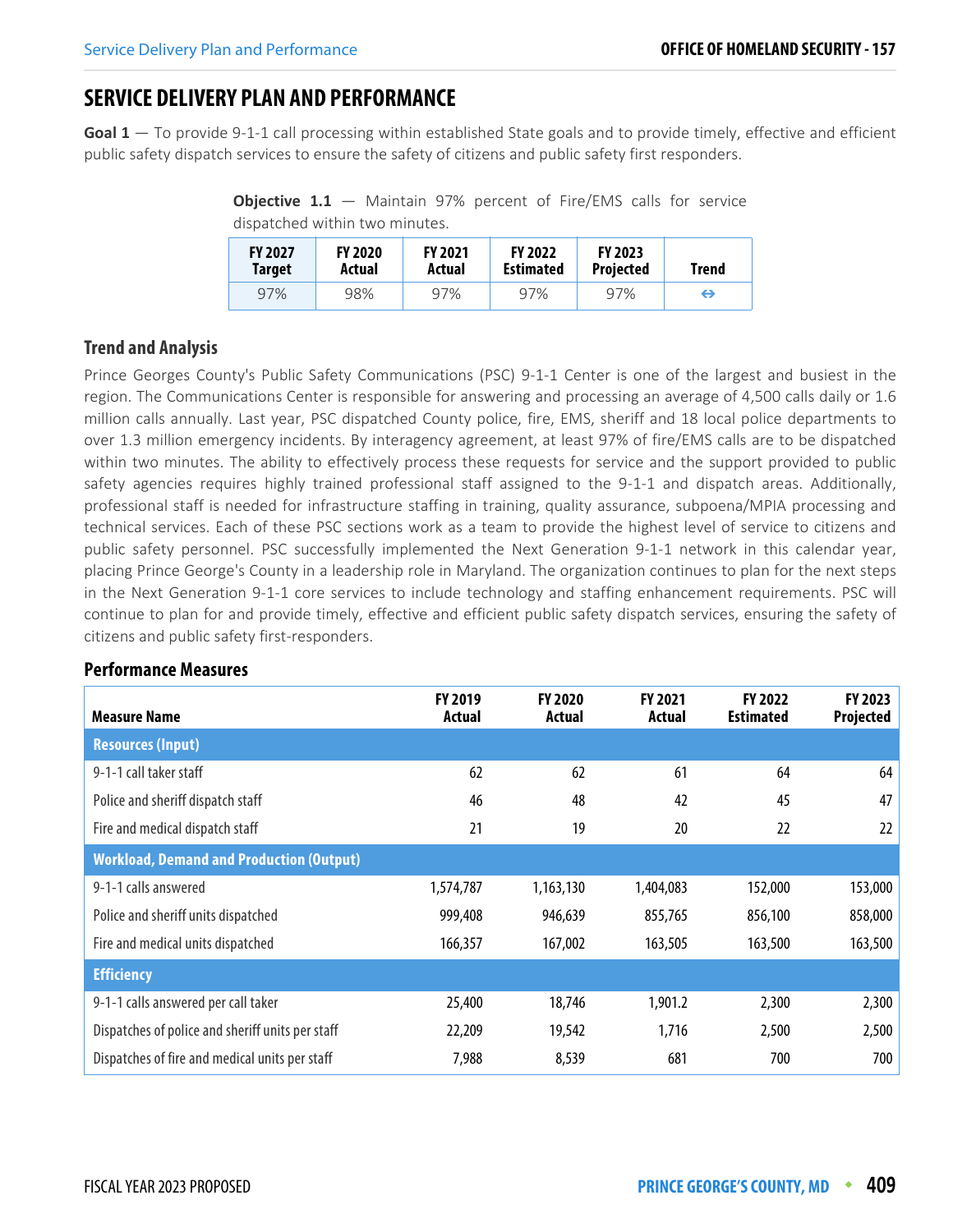#### **Performance Measures** (continued)

| Measure Name                                                             | <b>FY 2019</b><br>Actual | <b>FY 2020</b><br>Actual | <b>FY 2021</b><br>Actual | <b>FY 2022</b><br><b>Estimated</b> | <b>FY 2023</b><br><b>Projected</b> |
|--------------------------------------------------------------------------|--------------------------|--------------------------|--------------------------|------------------------------------|------------------------------------|
| <b>Impact (Outcome)</b>                                                  |                          |                          |                          |                                    |                                    |
| 9-1-1 calls with an emergency responder dispatched<br>within two minutes | 97%                      | 98%                      | 97%                      | 97%                                | 97%                                |
| 9-1-1 calls answered in 10 seconds                                       | 72%                      | 85%                      | 84%                      | 84%                                | 84%                                |

**Objective 1.2** – Reduce the daily average 9-1-1 call answer time to 10 seconds or less.

| <b>FY 2027</b> | <b>FY 2020</b> | <b>FY 2021</b> | <b>FY 2022</b>   | <b>FY 2023</b>   | <b>Trend</b> |
|----------------|----------------|----------------|------------------|------------------|--------------|
| <b>Target</b>  | Actual         | Actual         | <b>Estimated</b> | <b>Projected</b> |              |
| 85%            | 85%            | 84%            | 84%              | 84%              | ⇔            |

#### **Trend and Analysis**

The State of Maryland requires all 9-1-1 centers to have a sufficient number of call takers and equipment to consistently answer incoming calls on a daily average of 10 seconds or less per COMAR, Title 12, Subtitle 11, Chapter 03. The State distributes approximately \$9 million dollars in 9-1-1 surcharge fees to Prince George's County per year in support of 9-1-1 functions and to ensure funding for adequate staffing levels to meet this mandate. The planned implementation of the mental health call diversion process will have an impact on these processes. Radio congestion negatively impacts the ability to quickly dispatch public safety personnel to emergency calls, run license plates to confirm warrant information, and more, which may impact the ability to provide assistance when public safety personnel are in trouble. Busy dispatch talk groups also restrict trained dispatch personnel from augmenting 9-1-1 staffing to assist in meeting call answer time mandates.

#### **Performance Measures**

See Table 1.1 above.

Goal 2 – To build a resilient culture throughout the County through an all-hazards protection, preparedness, mitigation, response and recovery approach.

| <b>FY 2027</b><br>Target | <b>FY 2020</b><br>Actual | <b>FY 2021</b><br>Actual | <b>FY 2022</b><br><b>Estimated</b> | <b>FY 2023</b><br>Projected | <b>Trend</b> |
|--------------------------|--------------------------|--------------------------|------------------------------------|-----------------------------|--------------|
| 37%                      | 10%                      | 32%                      | 35%                                | 35%                         | m            |

**Objective 2.1** — Increase the number of residents, visitors and businesses with emergency preparedness awareness and knowledge.

#### **Trend and Analysis**

The agency provides a comprehensive and integrated emergency management program that coordinates government and community resources to protect lives, property and the environment through mitigation, preparedness, response and recovery from all natural, biologic and man-made hazards that may impact the County. To accomplish this, the agency provides preparedness initiatives through exercises, training, planning and outreach to residents, local and municipal governments, volunteers and businesses throughout the County. The agency plans to continue to conduct training and exercises throughout the County annually. Due to the agency's responsibilities related to the County's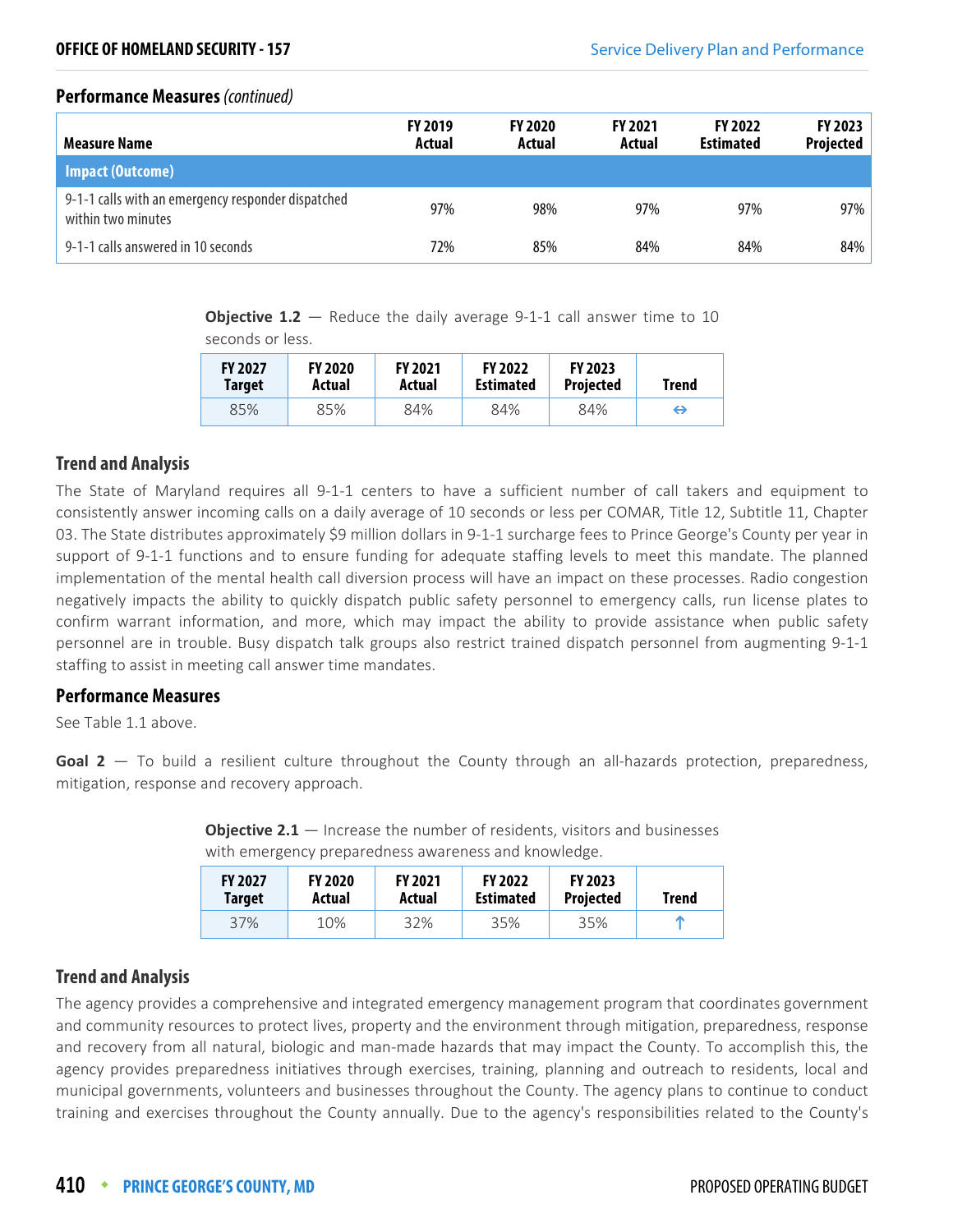COVID-19 response, outreach and training efforts were reduced. The agency plans to return to normal operation and facilitation in FY 2023.

#### **Performance Measures**

| <b>Measure Name</b>                                                                                                                | <b>FY 2019</b><br>Actual | <b>FY 2020</b><br>Actual | <b>FY 2021</b><br>Actual | FY 2022<br><b>Estimated</b> | FY 2023<br>Projected |
|------------------------------------------------------------------------------------------------------------------------------------|--------------------------|--------------------------|--------------------------|-----------------------------|----------------------|
| <b>Resources (Input)</b>                                                                                                           |                          |                          |                          |                             |                      |
| <b>Emergency management staff</b>                                                                                                  | 12                       | 11                       | 14                       | 14                          | 14                   |
| Contractor cost                                                                                                                    | \$104,436                | \$191,405                | \$261,420                | \$452,700                   | \$397,700            |
| <b>Workload, Demand and Production (Output)</b>                                                                                    |                          |                          |                          |                             |                      |
| Residents attending classes and outreach events                                                                                    | n/a                      | 200                      | 30                       | 75                          | 75                   |
| Staff hours dedicated to public education and<br>outreach                                                                          | n/a                      | 500                      | 340                      | 400                         | 400                  |
| Social media and Alert Prince George's subscribers                                                                                 | n/a                      | 15,772                   | 26,871                   | 28,100                      | 28,100               |
| <b>Quality</b>                                                                                                                     |                          |                          |                          |                             |                      |
| FEMA emergency management focused certifications                                                                                   | n/a                      | 12                       | 10                       | 10                          | 10 <sup>°</sup>      |
| Maryland Professional Emergency Management<br>Program, Certified Energy Manager or Associate<br><b>Emergency Manager certified</b> | n/a                      | 10                       | 14                       | 14                          | 14                   |
| <b>Impact (Outcome)</b>                                                                                                            |                          |                          |                          |                             |                      |
| Customers with emergency preparedness awareness                                                                                    | 11%                      | 10%                      | 32%                      | 35%                         | 35%                  |

**Objective 2.2** – Enhance preparedness and training for County Government agencies and personnel.

| <b>FY 2027</b> | <b>FY 2020</b> | <b>FY 2021</b> | <b>FY 2022</b>   | <b>FY 2023</b>   | <b>Trend</b> |
|----------------|----------------|----------------|------------------|------------------|--------------|
| <b>Target</b>  | Actual         | Actual         | <b>Estimated</b> | <b>Projected</b> |              |
| 9%             | 0%             | ጋ%             | 10%              | 15%              | n/a          |

#### **Trend and Analysis**

Although approximately 90% of County agencies have completed COOP, only half of all County personnel have specialized preparedness training. The Office of Emergency Management conducts numerous exercises and training sessions and preparedness campaigns throughout the County during the fiscal year to educate personnel in emergency preparedness. Emergency preparedness, including developing crisis/disaster plans and training employees is crucial for the workplace. Prince Georges County employs over 7,200 individuals, and planning for all potential emergencies will help County employees to be ready for unexpected situations. Agency size and the workforce will determine specific training requirements. However, all employees should be trained on all the functions and elements of the agency emergency action plan (EAP) and the types of emergencies that could potentially occur at work. The threat of terrorism and active shootings pose new challenges to local governments. Terrorism can impact essential government services and economic functions. For these reasons, preparations should be made in advance of emergencies to ensure that Prince Georges County maintains operational stability. Due to the agency's responsibilities related to the County's COVID-19 response, in addition to COVID-19 restrictions, training efforts were reduced. The agency plans to return to normal operation in FY 2023. In FY 2023, the Office of Emergency Management will continue to offer trainings to increase awareness including identification of potential types of emergencies, reporting procedures, alarm systems, evacuation plans, shutdown procedures and public access trauma care kits training.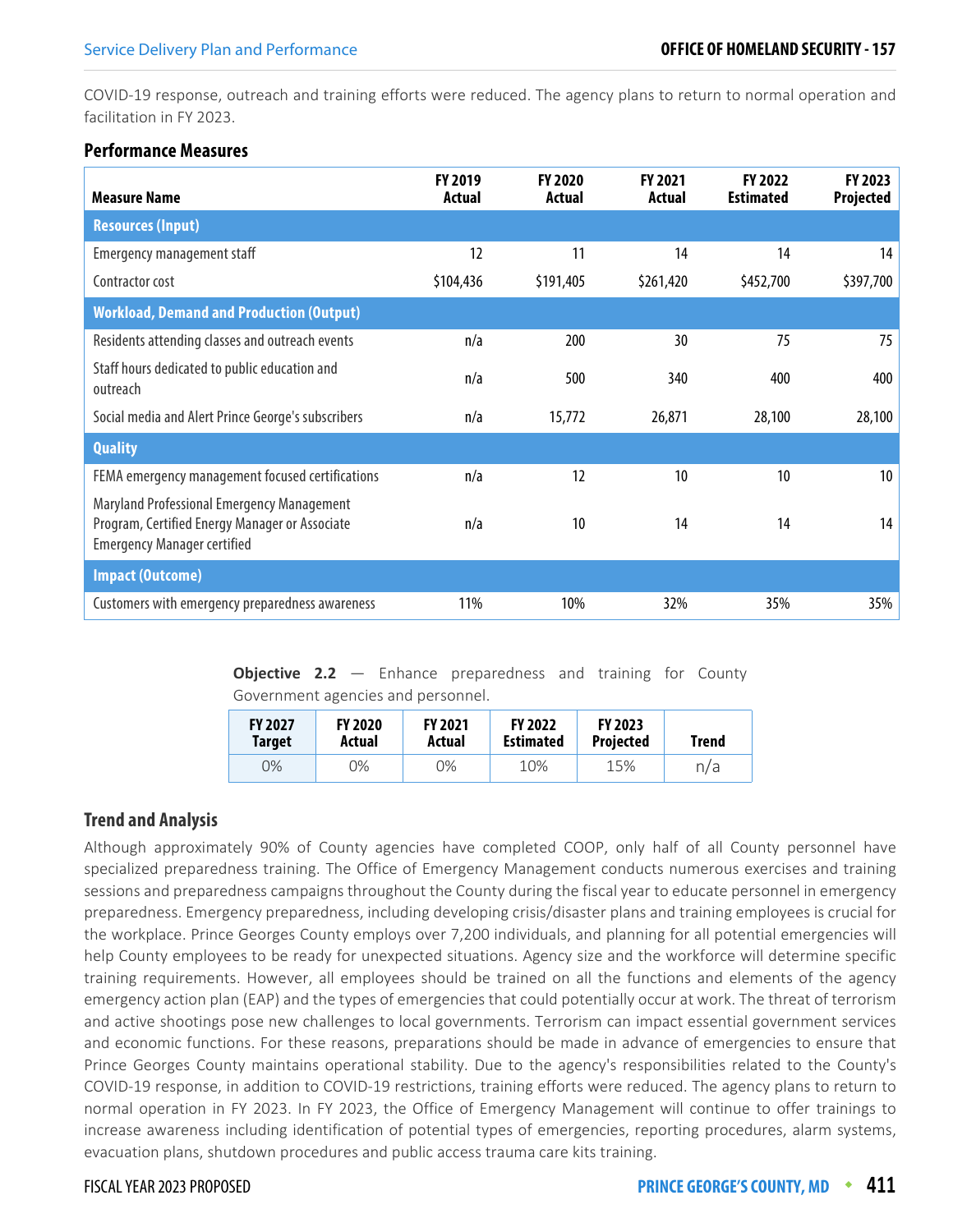#### **Performance Measures**

| <b>Measure Name</b>                                                                                                                    | FY 2019<br><b>Actual</b> | FY 2020<br>Actual | FY 2021<br>Actual | FY 2022<br><b>Estimated</b> | FY 2023<br>Projected |
|----------------------------------------------------------------------------------------------------------------------------------------|--------------------------|-------------------|-------------------|-----------------------------|----------------------|
| <b>Resources (Input)</b>                                                                                                               |                          |                   |                   |                             |                      |
| <b>Emergency management staff</b>                                                                                                      | 10                       | 12                | 14                | 14                          | 14                   |
| <b>Workload, Demand and Production (Output)</b>                                                                                        |                          |                   |                   |                             |                      |
| Staff hours developing training and exercise<br>programs                                                                               | n/a                      | 375               | 0                 | 0                           | $\bf{0}$             |
| Hours training received by County agency personnel                                                                                     | n/a                      | $\theta$          | 0                 | 0                           | $\theta$             |
| County agencies that submit COOP plans via online<br>system                                                                            | n/a                      | 20                | 23                | 23                          | 23                   |
| <b>Efficiency</b>                                                                                                                      |                          |                   |                   |                             |                      |
| Agencies with an approved and current COOP and<br><b>Facility EAP</b>                                                                  | n/a                      | 20                | 23                | 23                          | 23                   |
| Employees who have completed employee training                                                                                         | n/a                      | 5%                | 5%                | 10%                         | 30%                  |
| <b>Quality</b>                                                                                                                         |                          |                   |                   |                             |                      |
| FEMA Emergency Management focused certifications                                                                                       | n/a                      | 12                | 10                | 10                          | 10 <sup>°</sup>      |
| Maryland Professional Emergency Management<br>Program, Certified Emergency Manager, or Associate<br><b>Emergency Manager certified</b> | n/a                      | 10                | 14                | 14                          | 14                   |
| <b>Impact (Outcome)</b>                                                                                                                |                          |                   |                   |                             |                      |
| Agencies and personnel with education and/or<br>training                                                                               | n/a                      | n/a               | 0%                | 10%                         | 15%                  |

**Objective 2.3** – To develop and strengthen emergency management initiatives with County agencies and stakeholders related to response, mitigation and recovery.

| <b>FY 2027</b> | <b>FY 2020</b> | <b>FY 2021</b> | <b>FY 2022</b>   | <b>FY 2023</b>   | Trend |
|----------------|----------------|----------------|------------------|------------------|-------|
| Target         | Actual         | Actual         | <b>Estimated</b> | <b>Projected</b> |       |
| 100%           | 90%            | 90%            | 90%              | 95%              | n/a   |

#### **Trend and Analysis**

The agency provides a comprehensive emergency management program. The Office's mission is to create resilient communities through preparedness, response, mitigation and recovery. Mitigation and recovery are often the least served in the field of emergency management. However, the agency plans to develop and strengthen initiatives with both County agencies and stakeholders to mitigate and prevent future disasters and protect the County residents, businesses and visitors. The agency will develop and conduct trainings on recovery initiatives and develop and/or update mitigation plans that aim to reduce risk and recover efficiently and effectively. Due to the agency's responsibilities related to the County's COVID-19 response, in addition to COVID-19 restrictions, training efforts were reduced but the agency plans to return to normal operation in FY 2023.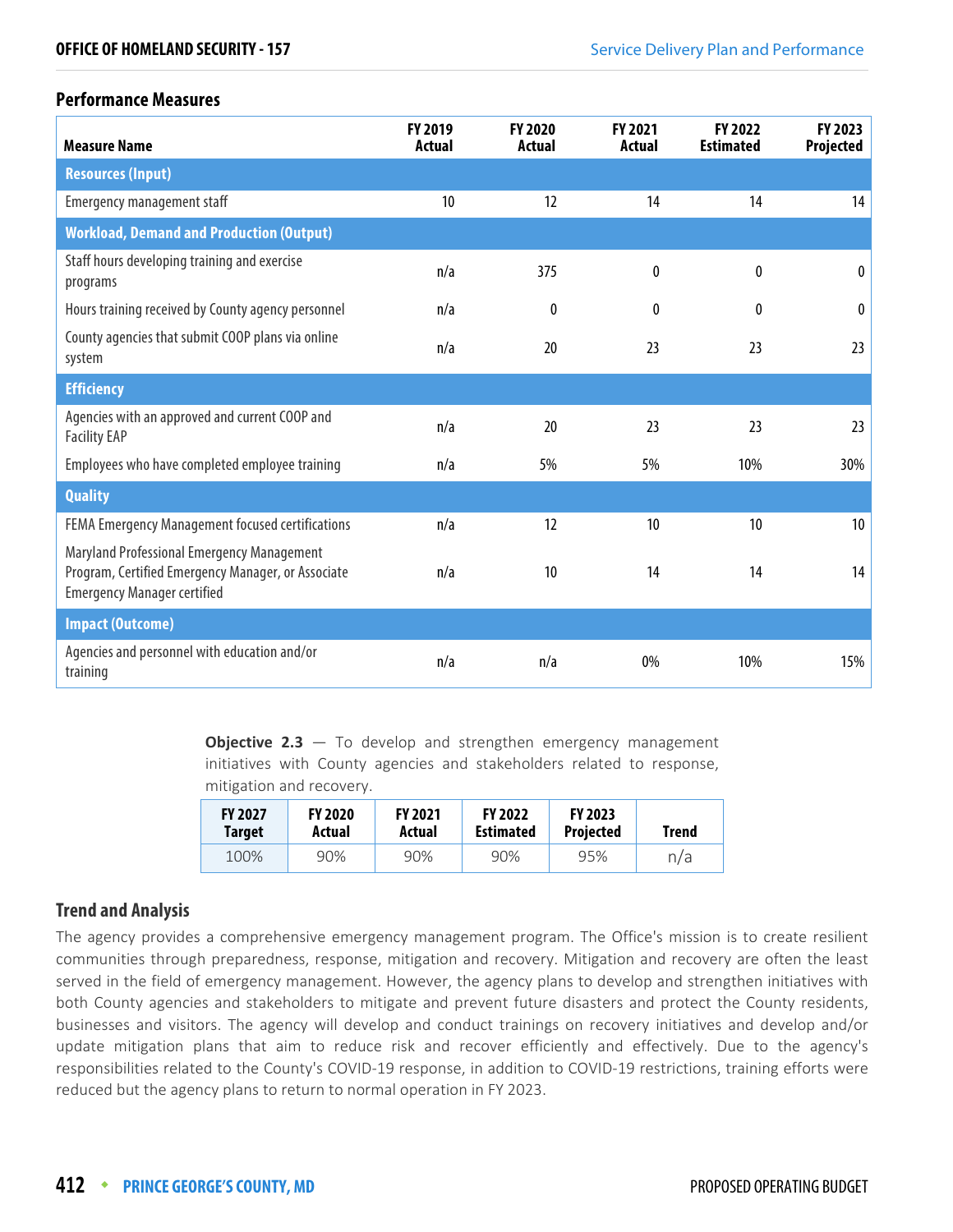#### **Performance Measures**

| <b>Measure Name</b>                              | <b>FY 2019</b><br>Actual | <b>FY 2020</b><br>Actual | FY 2021<br>Actual | FY 2022<br><b>Estimated</b> | FY 2023<br>Projected |
|--------------------------------------------------|--------------------------|--------------------------|-------------------|-----------------------------|----------------------|
| <b>Resources (Input)</b>                         |                          |                          |                   |                             |                      |
| Emergency management staff                       | n/a                      | 11                       | 14                | 14                          | 14                   |
| <b>Workload, Demand and Production (Output)</b>  |                          |                          |                   |                             |                      |
| Attendance of operational recovery trainings     | n/a                      | 0                        | 0                 | 12                          | 24                   |
| Staff hours dedicated to planning                | n/a                      | 250                      | 450               | 450                         | 450                  |
| Staff hours dedicated to activations             | n/a                      | 654                      | 565               | 600                         | 600                  |
| <b>Efficiency</b>                                |                          |                          |                   |                             |                      |
| Agencies with agency specific plan on file       | n/a                      | 26%                      | 89%               | 89%                         | 89%                  |
| <b>Quality</b>                                   |                          |                          |                   |                             |                      |
| FEMA Emergency Management focused certifications | n/a                      | 12                       | 10                | 10                          | 10                   |
| MDPEMP, CEM, or AEM certified                    | n/a                      | 10 <sup>°</sup>          | 14                | 14                          | 14                   |
| <b>Impact (Outcome)</b>                          |                          |                          |                   |                             |                      |
| Agencies with updated plans                      | n/a                      | 90%                      | 90%               | 90%                         | 95%                  |